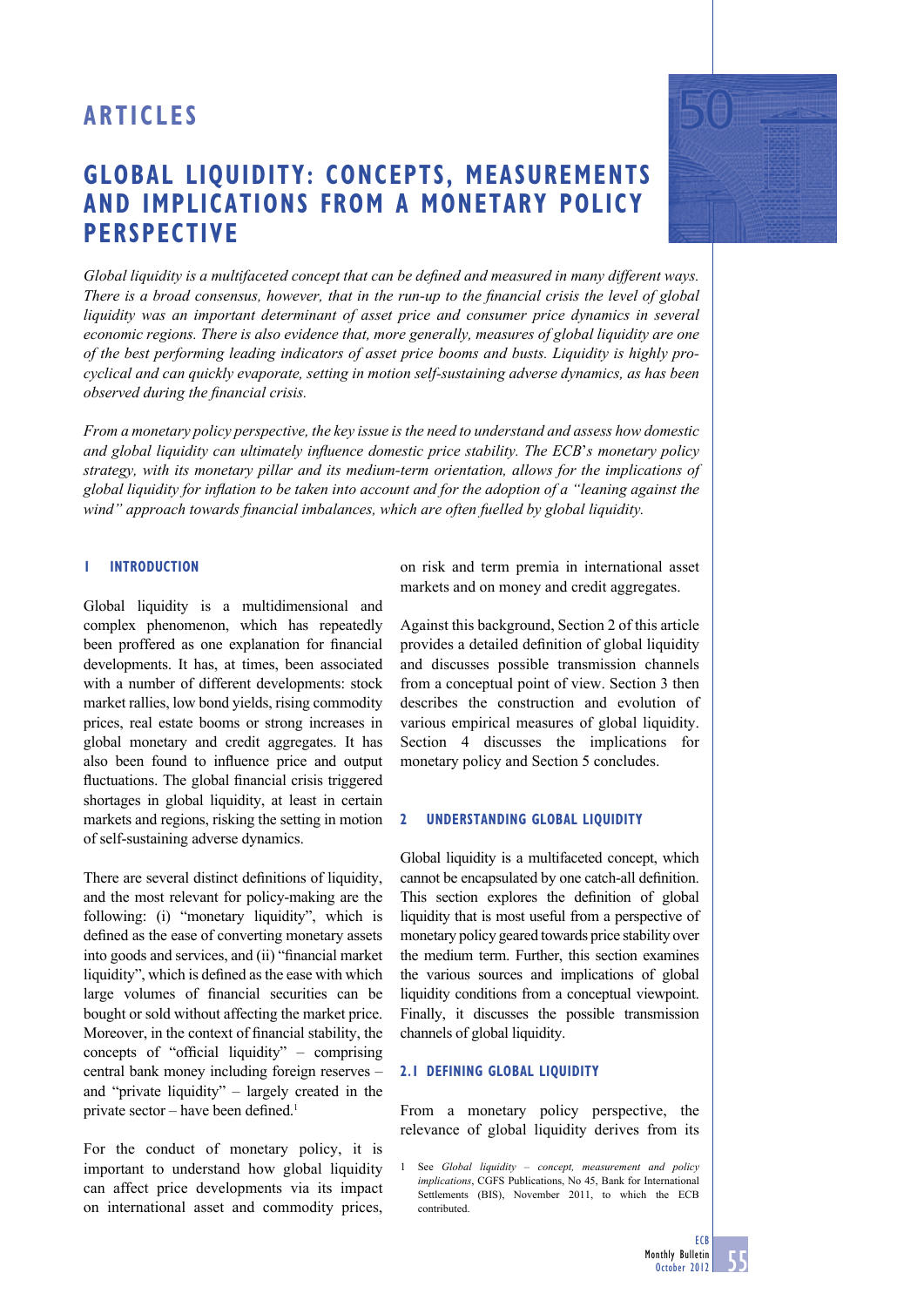ultimate effects on consumer price inflation over the medium term. Generally, one important aspect of liquidity is the ease with which an instrument can be exchanged for goods and services, giving prominence to the transactions' motive and suggesting that money can provide a useful benchmark for liquidity. Money, notably currency and overnight deposits, is the asset with the highest degree of liquidity, as it is the generally accepted medium of exchange for goods and services. The exchangeability criterion, therefore, suggests classifying liquidity into monetary liquidity – closely associated with the transactions' motive – and financial market liquidity  $-$  reflecting the ease of trading in assets compared with trading in money. These concepts can be extended to the global economy.

### **2.1.1 GLOBAL MONETARY LIQUIDITY**

Monetary liquidity can be defined as the ease of converting monetary assets into goods and services, domestically and across borders. Global monetary liquidity comprises the holdings of liquid financial assets by domestic residents and the portfolio investment in such liquid assets by non-residents. The former is largely accounted for by domestic monetary liquidity, while the cross-border liquidity provided by international financial markets and internationally active banks constitutes the incremental element in global liquidity. However, cross-border capital flows would only constitute liquidity if they resulted from additional funds provided across borders, rather than simply from the reallocation of existing investments.

The concept of monetary liquidity attempts to capture the ability of economic agents to settle their transactions using money, an asset the agents cannot create themselves. Money is typically seen as the asset which, first, can be transformed into consumption without incurring transaction costs, and second, has an exchange value that is not subject to uncertainty in nominal terms, rendering it the most liquid asset in the economy. Strictly speaking, these characteristics apply only to currency. The question of which other assets can be defined as money depends on

the degree of substitutability between currency and these other assets. In practice, the definition of money in an economy generally includes those other assets which can be easily converted into currency: short-term bank deposits are an obvious example.

Generally, a higher level of money holdings allows for a higher volume of immediate transaction settlement. However, agents' liquidity, for instance, varies according to the synchronisation of their receipts and payments. For a given amount of money held, the more synchronised the agents' receipts and payments, the greater the agents' liquidity. Additional factors may affect agents' ability to obtain liquidity and thus their "potential" liquidity situation. For instance, the soundness of agents' balance sheets determines their credibility as sound counterparties and, therefore, their ability to trade less liquid assets for liquid assets.

Translating the main aspects of defining monetary liquidity (i.e. the ease of convertibility into consumption and capital certainty) into a multi-country setting is not straightforward, implying that even if liquidity were appropriately determined at the domestic level, a similar measure used for different countries may not correctly capture the global dimension of liquidity.

### **2.1.2 GLOBAL FINANCIAL MARKET LIQUIDITY**

Financial market liquidity is generally defined as the ease of trading in assets compared to trading in money, thus reflecting the cost of converting a financial asset into money. Since trading implies a cost to those conducting the transaction, this notion of liquidity also embodies the ability of financial markets to absorb large transactions in securities without any significant effect on prices.<sup>2</sup>

In practice, there are few markets in which the assumption of ideal financial market liquidity conditions can be maintained on a continuous basis. Rather, in most cases, financial market

<sup>2</sup> Amihud, Y., Mendelson, H. and Pedersen, L., "Liquidity and Asset Prices", *Foundations and Trends in Finance*, Vol. 1, No 4, 2005, pp. 269-364.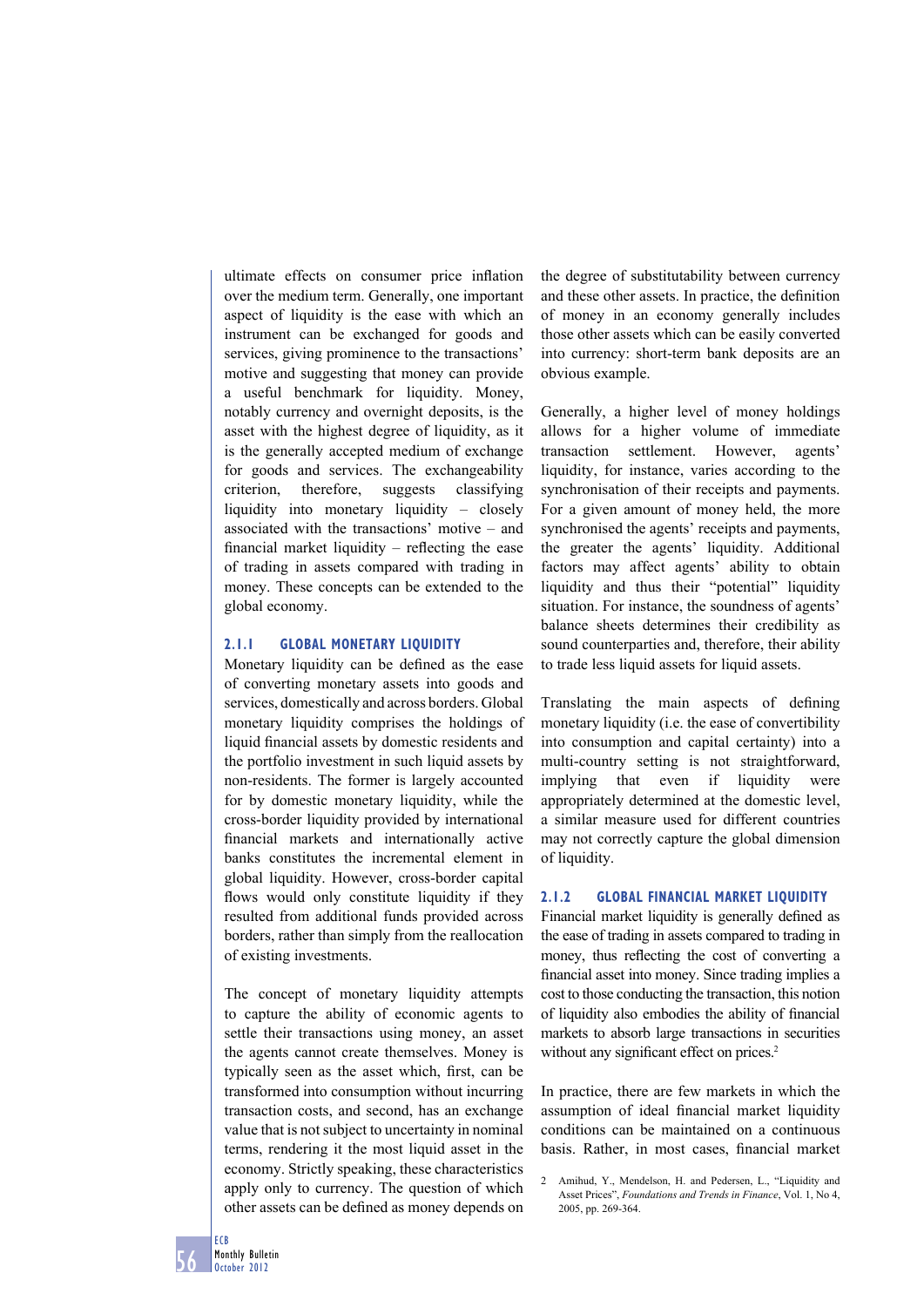Global liquidity: concepts, measurements and implications from a monetary policy perspective

liquidity is imperfect, mainly reflecting the existence of information asymmetries (e.g. the cost of acquiring and processing relevant information, and the existence of private information) and transaction costs (e.g. brokerage fees).

Greater financial market liquidity brings markets closer to the theoretical ideal of a frictionless environment in which two agents can conduct a mutually beneficial trade.

# **2.1.3 THE RELATIONSHIP BETWEEN MONETARY AND FINANCIAL MARKET LIQUIDITY**

Monetary liquidity and financial market liquidity are related. First, as financial market liquidity increases for a particular instrument, the cost of transforming that instrument into money diminishes, so that at the limit of zero cost, the instrument could be defined as money. Generally, the choice of which assets to define as money is based on the degree of substitutability between banknotes and coins, and these other assets. This degree of substitutability reflects the capital certainty of the assets, which is in turn related to the volatility of their prices. Thus, the definition of money in an economy generally includes assets with high financial market liquidity, in addition to banknotes and coins. The higher the financial market liquidity of an asset, the more likely it is to be included in a specific measure of money. There is thus no absolute standard by which to classify liquidity, but rather a continuous scale, as illustrated in Chart 1.

Second, negative interaction between financial market and monetary liquidity can arise in a situation of both high volatility and weakening fi nancial soundness. Financial market volatility heightens uncertainty in relation to the appropriate valuation of assets, thereby exacerbating information asymmetries and increasing the premia on risky assets, implying lower asset valuations that lead to higher margin requirements and less trading. During such periods of financial market uncertainty, financial market participants face increased funding requirements, as they have to cover their margin





Note: EED:<br>Note: Asset classes are ordered by a priori considerations with regard to their liquidity.

calls and attempt to stabilise their liquidity situation. Some agents in the economy may experience a "liquidity squeeze". Uncertainty regarding the degree to which agents are affected by such a liquidity squeeze can bring trading to a standstill and thus dry up financial market liquidity. At the same time, for those agents not trading on the financial markets and for the economy more widely, monetary liquidity may still be ample, for example as a result of monetary policy supporting the functioning of money markets via non-standard measures, with the ultimate goal of countering downward risks to price stability.

## **2.2 SOURCES OF GLOBAL LIQUIDITY**

It is useful to distinguish between two major categories of sources/drivers of global liquidity: (i) macroeconomic factors including (among other things) the monetary policy stance and current account imbalances; and (ii) financial factors.

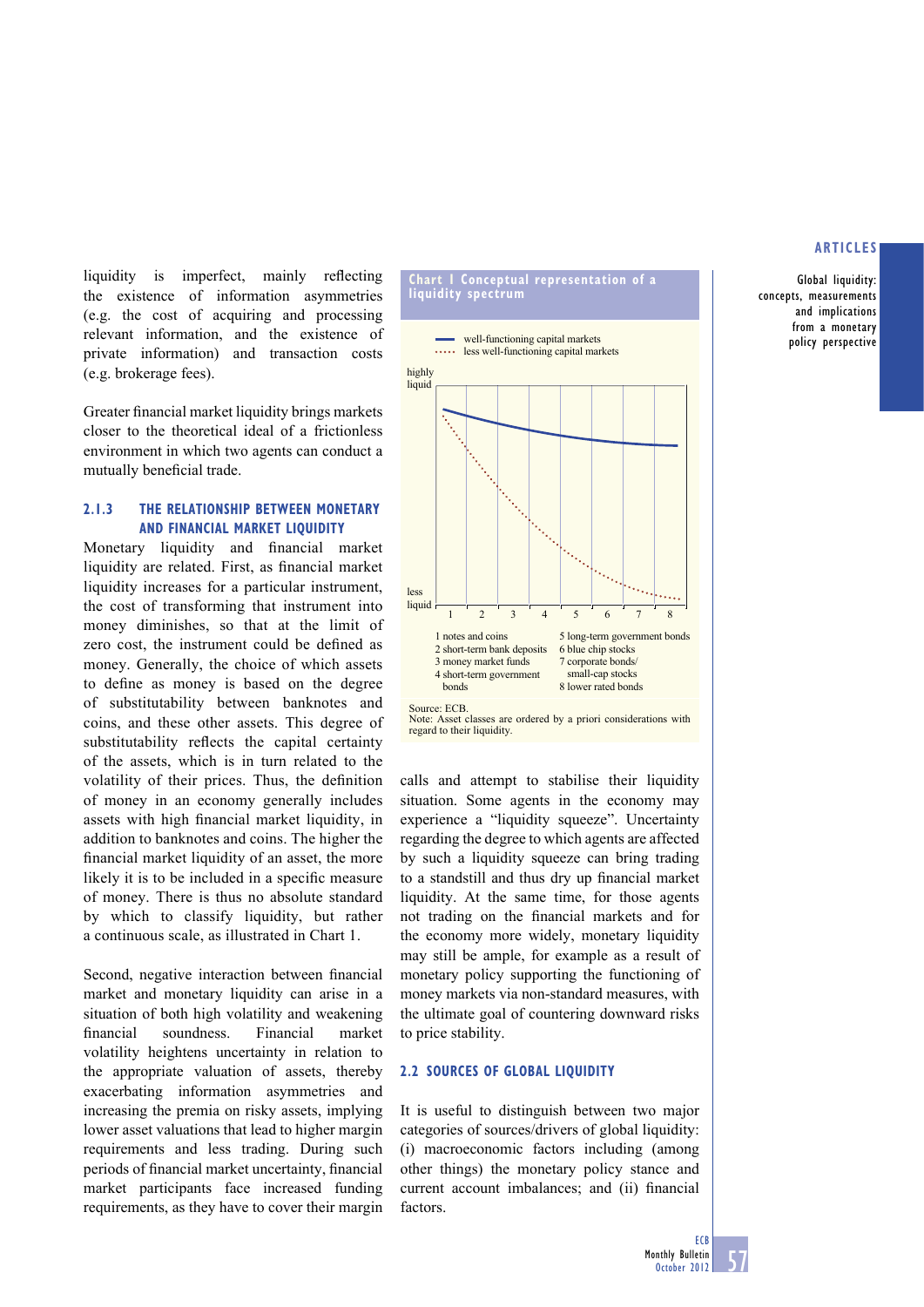As regards macroeconomic factors, the chosen monetary policy stance is an important determinant of money and credit growth domestically, but also at the global level.<sup>3</sup> Monetary policy actions affect the setting of market interest rates and prices in the economy through various channels, thereby affecting economic activity and inflation. Through its influence on market interest rates, monetary policy can also affect liquidity conditions in financial markets, for instance through the risk-taking behaviour of economic agents. Another important factor is the existence of global imbalances, which also have a significant effect on global liquidity conditions. Over the past two decades, the magnitude of current account imbalances, as a share of GDP in the main external surplus and deficit economies, has pointed to widening global imbalances, reaching a peak in the years 2006-08. The bulk of these global imbalances reflect a large current account deficit in the United States, and a high level of foreign exchange reserves resulting from substantial surpluses built up by China and oil-exporting countries. Many surplus economies have accumulated large foreign exchange reserves in order to control the appreciation effect of capital inflows on the exchange rate. The bulk of the assets consisted of low-risk instruments (such as US Treasury securities or dollar deposits). Given the tight linkages between advanced economies' bond markets, the low levels of interest rates in the United States have also created spillover effects in other major markets. Hence, the widening of global imbalances and the resulting feedback loop on asset prices worldwide has also had a marked impact on global liquidity conditions.

There are well-founded reasons for believing that certain common global financial factors affect individual countries' financial market liquidity trends. In particular, the following three factors have probably driven global financial market liquidity conditions. First, over recent decades national financial markets have become better integrated at the global level, which has, inter alia, reduced information

asymmetries. This has promoted larger crossborder financial flows and increased the diversity of investors, which, in turn, has had a positive impact on global market liquidity. The current financial crisis has partly reversed the integration of European financial markets,<sup>4</sup> however, the financial integration of emerging market economies continues. Second, financial market deregulation has brought about many new financial instruments, leading to an increase in risk-sharing and hedging possibilities. It has also boosted competition, which has resulted in lower brokerage fees (i.e. lower transaction costs). Overall, the many new financial instruments have increased financial market liquidity.<sup>5</sup> Third, financial integration and innovation have also influenced agents' attitudes towards risk, spurring elevated risk appetite during boom periods. More financial innovation and deeper financial integration have contributed to a surge in global liquidity, bringing with it the risk of costly asset price booms and busts with ultimate risks to price stability.

# **2.3 GLOBAL LIQUIDITY TRANSMISSION CHANNELS**

From a monetary policy perspective, the key issue is the need to understand how global liquidity can ultimately influence domestic price stability. This issue is closely related to the mechanisms of monetary transmission at the international level.

In theory, an accommodative monetary policy stance may generate liquidity spillovers at the global level via two mechanisms. First, via a "push effect", in the event of monetary policy supporting the ample provision of monetary liquidity in one country through strong money and credit growth and thus inducing capital outflows to foreign asset markets, with the effect of raising demand for assets abroad and thereby exerting upward pressure on prices of financial

<sup>3</sup> See the article entitled "The ECB's monetary policy stance during the financial crisis", *Monthly Bulletin*, ECB, January 2010.

<sup>4</sup> Financial integration in Europe, ECB, Frankfurt am Main, April 2012.

<sup>5</sup> Stark, J., "Globalisation and monetary policy: from virtue to vice?", speech, Dallas, United States, 29 November 2011.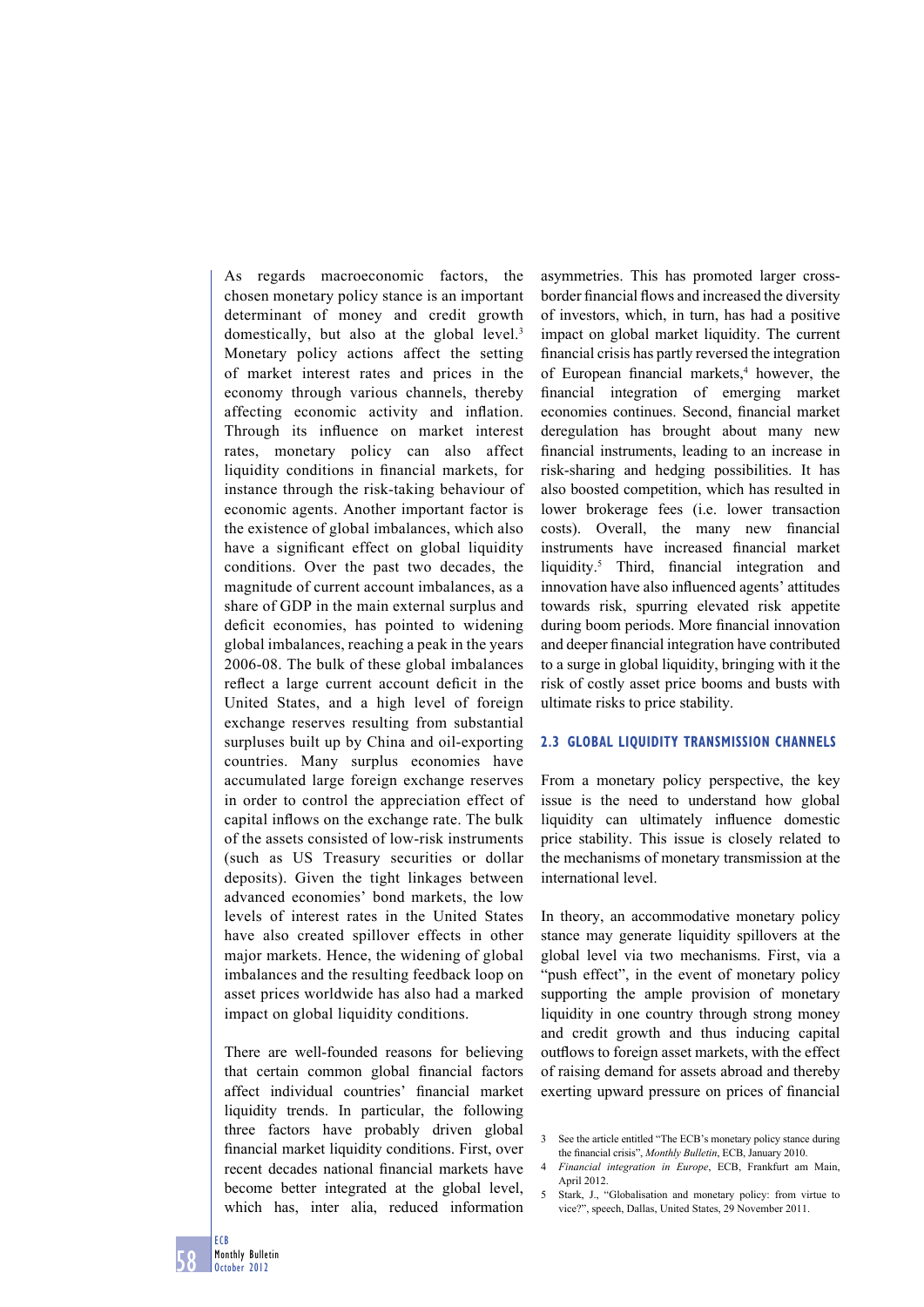Global liquidity: concepts, measurements and implications from a monetary policy perspective

and real assets. Second, via a "pull effect", in the event of an accommodative monetary policy stance supporting ample domestic monetary liquidity reflected in strong money and credit growth. This could fuel robust economic growth accompanied by higher asset prices inducing foreign capital inflows. $6$ 

The exchange rate regime, capital controls, and the main financial and trading partners of a country determine the strength of the effects described above. A spectrum of alternative outcomes between the following two polar cases is possible. First, in the case of fixed exchange rates, capital inflows and outflows will be the main mechanism by which global liquidity transmits to the domestic economy. Second, in the case of free-floating exchange rates, global liquidity leads to adjustments via relative prices. Currently, a large number of countries still manage their currency exchange rates (only 30 countries – mainly advanced economies – were categorised as free-floating by the IMF in  $2011$ ).<sup>7</sup> As a result, the ultimate transmission effects of global liquidity are composed of the effects associated with the two polar cases, i.e. of capital flows and relative price changes.

The effects of global liquidity on the domestic economy can be transmitted via persistent interest rate differentials and via capital flows. More importantly, recently, international commodity prices (and import prices more generally) played an important role in domestic price developments. From a euro area perspective, the impact of commodity prices on inflation can be direct, that is via unprocessed food and energy, or indirect, via higher import prices for materials. The likelihood of such an impact is, *ceteris paribus*, greater the more accommodative the monetary policy and the more liquidity there is in the euro area. The situation in emerging market economies also plays an important role in the transmission of the effects of global liquidity: commodity prices typically have a large, direct inflationary effect on both consumers and producers in commodity-importing emerging economies if exchange rate adjustment is only partial. If this effect coincides with high liquidity and income growth in these countries, the price pressures are likely to spill over into euro area import prices. Moreover, even if the surge in commodity prices were originally due to a temporary shock (e.g. a drought or flooding in the case of food), a situation of ample liquidity and strong growth in emerging economies could render the effects of the shock more persistent.

The situation may give rise to self-sustaining spirals if advanced economies also experience abundant liquidity and direct some of this to emerging economies in view of the stronger growth and higher returns to be gained there. A global monetary spillover would raise the euro prices for imports from these countries even further. In the absence of an exchange rate appreciation, the adjustment would be transmitted via higher wages and inflation to the emerging countries, which would ultimately also lead to higher import prices for the euro area.

Whether terms-of-trade developments exert positive or negative pressure on aggregate inflation in the short run depends on their net effect on aggregate supply and demand. For a given level of aggregate demand, an adverse permanent terms-of-trade shock reduces potential output, so that the resulting positive output gap causes upward pressure on inflation. A negative aggregate demand effect materialises if a permanent commodity price shock impinges on the wealth of individuals via its impact on current and expected future income. For a given level of potential output growth, the negative wealth effect gives rise to excess aggregate supply, thereby leading to downward pressure on domestic inflation.

<sup>6</sup> See Baks, K. and Kramer, C., "Global Liquidity and Asset Prices: Measurement, Implications, and Spill-overs", *IMF Working Papers*, No 99/168, 1999, and Sousa, J. and Zaghini, A., "Monetary policy shocks in the euro area and global liquidity spillovers", *International Journal of Finance and Economics*, Vol. 13, 2008, pp. 205-218.

<sup>7</sup> See "De Facto Classification of Exchange Rate Arrangements and Monetary Policy Frameworks", *Annual Report*, IMF, April 2011, Appendix Table II.9.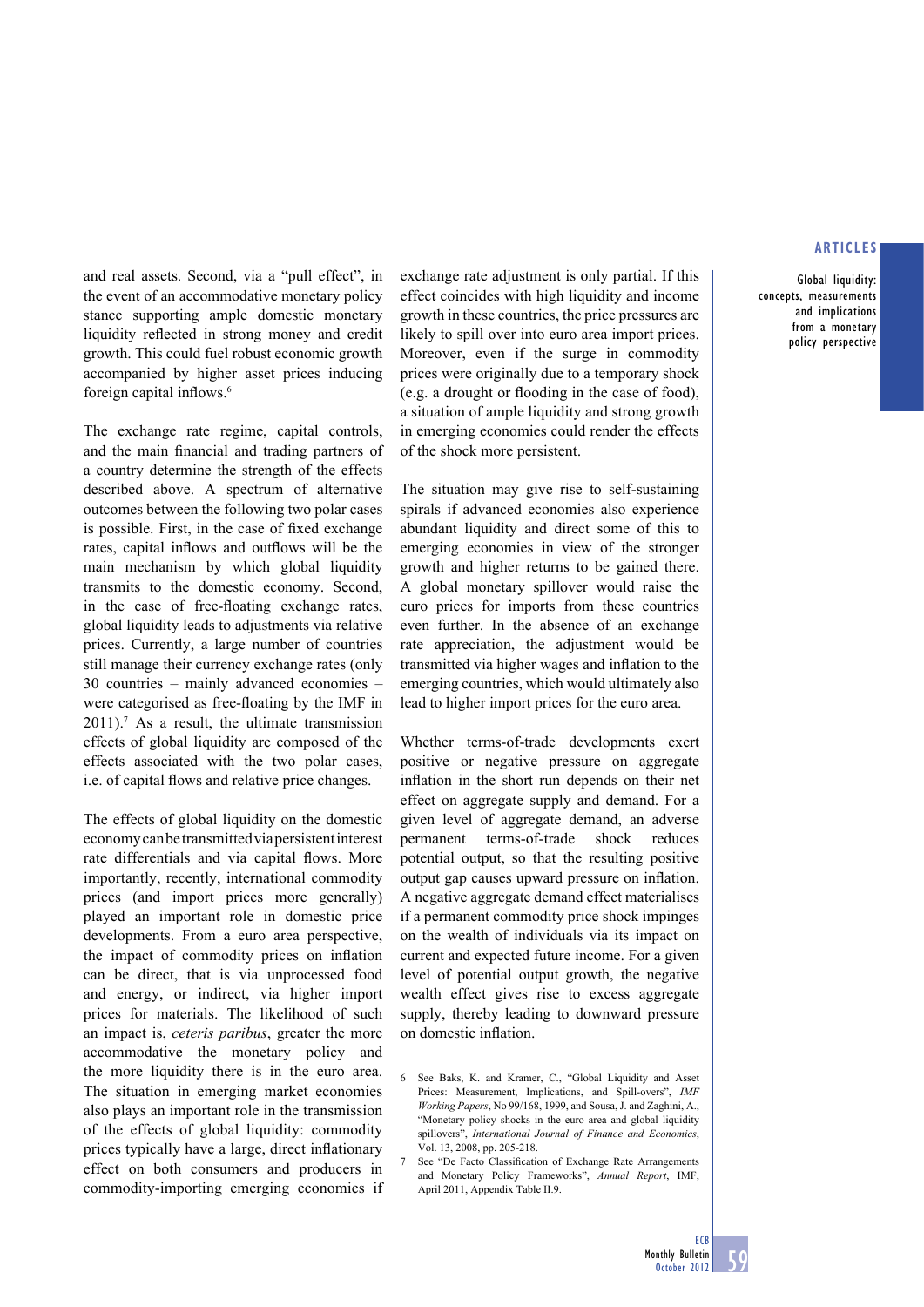The discussion in this section shows that the transmission channels of global liquidity are complex and that they may be difficult to identify. Therefore, a broad range of indicators should be used to measure global liquidity.

# **3 MEASURING GLOBAL LIQUIDITY**

This section provides selected examples of empirical measures of global liquidity conditions, most of which have also been identified as useful in the work of the BIS Committee on the Global Financial System.8 The indicators discussed below are imperfect measures and are influenced by a variety of factors. For policy-makers, it is, therefore, important to look at a broad set of indicators when gauging global liquidity conditions.

In line with the conceptual distinction made between monetary and financial market liquidity, a similar distinction is made below between the indicators of global liquidity.

# **3.1 GLOBAL MONETARY LIQUIDITY INDICATORS**

Many empirical indicators can be used as global monetary liquidity indicators. This section limits the indicators to a core set: those derived from money and credit aggregates, banking statistics and interest rates. To gauge global monetary liquidity conditions, the measures are aggregated for advanced economies and emerging markets.

Measures of global monetary and credit growth aggregated from national data are typically used to construct a proxy for global monetary liquidity. Such proxies vary according to choices made regarding (i) the breadth of the selected monetary or credit aggregate; (ii) the geographical coverage; and/or (iii) the exchange rates used to convert the quantities in national currencies into one single currency.

A measure of global liquidity can be constructed based on narrow monetary aggregates (typically banknotes and coins plus highly liquid bank deposits, such as overnight deposits) or based on broad monetary aggregates (that also include less liquid bank deposits and marketable instruments issued by monetary financial institutions). A narrow monetary aggregate has the advantage of components being typically more homogenous across economies, rendering the resulting measure easier to interpret. However, broad monetary aggregates typically provide a less volatile picture of monetary growth in individual economies, as they internalise substitution among the different liquid assets. At the same time, the broader the monetary aggregate, the greater its capacity to measure monetary as well as financial market liquidity.

A comparison of a measure of money growth for advanced economies (Canada, Japan, the United Kingdom, the United States and the euro area) with a similar measure for ten major emerging market economies (see Chart 2)

8 See the report mentioned in footnote 1.

#### **Chart 2 Nominal money and credit growth in advanced economies and emerging market economies**

(annual percentage changes)



Sources: ECB, Eurostat, BIS, IMF and ECB calculations. Note: Advanced economies broad money and credit is the simple sum of broad money and credit aggregates in Canada, Japan, the United Kingdom and the United States converted into euro using purchasing power parity exchange rates as well as in the euro area. Emerging market economies broad money and credit is the simple sum of broad money and credit aggregates in Brazil, Chile, China, India, Malaysia, Mexico, Russia, South Africa, South Korea, Saudi Arabia converted into euro using purchasing power parity exchange rates.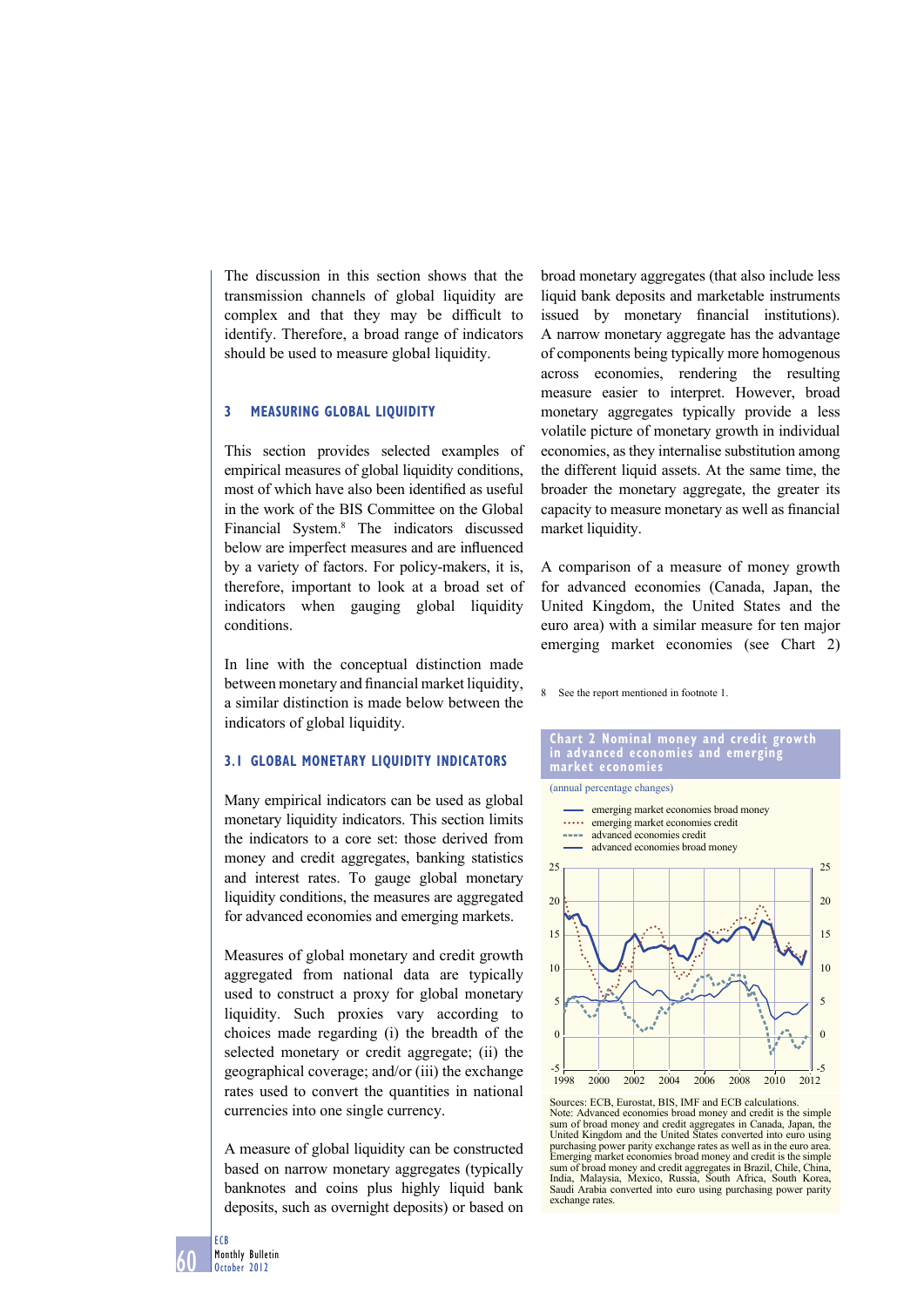Global liquidity: concepts, measurements and implications from a monetary policy perspective

suggests that the patterns are broadly similar, at least prior to the onset of the financial crisis. In the period leading up to the financial crisis, i.e. from 2003 to 2007, both groups of countries saw high and increasing money and credit growth, potentially signalling strong increases in monetary and financial market liquidity. These developments reflected financial innovation and deeper financial integration, which contributed to improving the financial intermediation process, ultimately facilitating the provision of money and credit to the economies. The difference between the aggregated broad money growth rates of the two groups was reasonably stable in the eight years until 2009. It mostly reflected different real output growth and inflation rates.

Monetary growth in the advanced economies group has slowed considerably during the financial crisis, following a period of strong growth. The counterparts of money may provide some information on the sources and strength of liquidity creation. Therefore, Chart 2 also shows credit aggregates constructed in a manner similar to the monetary aggregates. These credit growth measures have tended to move closely in line with broad money growth in advanced and emerging market economies, with the notable exception of the period 2001-04. This period was characterised by heightened financial market and geopolitical uncertainty, leading to an unusually widespread preference for holding liquid instruments that are included in monetary aggregates. Thus money growth during this period led to an exaggerated perception of risks to price stability.<sup>9</sup>

By design, monetary aggregates generally focus on the holdings of monetary assets by the resident money-holding sectors in each country.10 For the analysis of global asset price developments, global measures based on crossborder short-term capital flows may provide useful information, $11$  as these flows are likely to reflect the speculative short-term arbitrage transactions. Developments in banks' crossborder asset stocks reported by the Bank for International Settlements (BIS)<sup>12</sup> can provide insight into the strengthening of international



calculations. Note: Series in US dollar are converted in EUR with purchasing power parity exchange rates

financial flows. An analysis that examines linkages between global imbalances and capital flows and/or short-term speculative capital flows needs to include global interbank/credit relationships and foreign currency holdings of central banks in a global liquidity aggregate. Chart 3 illustrates that bank liabilities to nonresident non-banks and to non-resident banks follow a broadly similar cycle, with the former exhibiting, however, much larger fluctuations. The measure of bank liabilities to non-resident affiliates provides an indication of the type of capital flows that may be passed on from a jurisdiction (where deposits are collected) to

- 9 See the article entitled "Money demand and uncertainty", *Monthly Bulletin*, ECB, October 2005.
- 10 According to the IMF's Monetary and Financial Statistics Manual, money holders are "usually defined to include all resident sectors except depository corporations and the central government".
- 11 For each national monetary aggregate, cross-border short-term flows are treated as holdings of non-residents.
- 12 For recent reports see the "Statistical release: preliminary locational and consolidated international banking statistics at end-March 2012", *BIS*, July 2012 and "International banking and financial market developments", *BIS Quarterly Review*, BIS, September 2012, pp. 1-20.

**ECB** 

<u>61</u>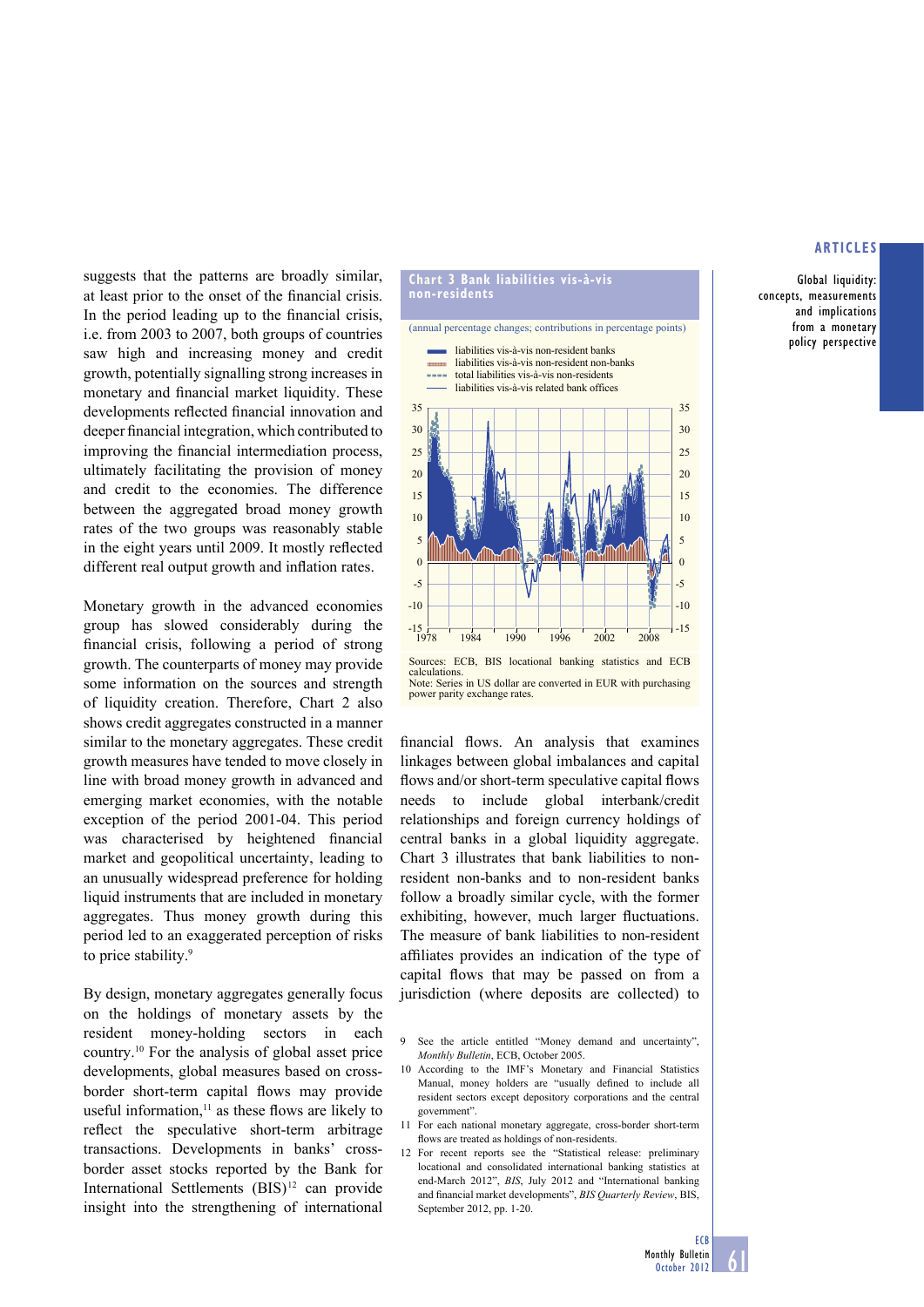another jurisdiction (where they are then invested by the bank's affiliate). The analysis of the leveraging behaviour of global banking networks is important from a monetary policy perspective, because it provides a better understanding of the transmission of global liquidity conditions to certain regions of the world.<sup>13</sup>

In addition to quantity measures, measures based on financial market prices may also be informative about global liquidity conditions. Short-term real interest rates provide an example, as they constitute a key determinant of liquidity conditions in an economy. An aggregated measure of real interest rates across major markets provides information on the influence of global financial market conditions on global liquidity conditions.<sup>14</sup>

Chart 4 shows GDP-weighted, ex ante real short-term interest rates for advanced economies and emerging market economies. The chart gives rise to two observations. First, real rates in advanced and emerging market economies have declined overall over the past decade. Since early 2010, ex ante real interest rates in advanced economies have been negative, resulting from low policy rates and substantial liquidity provision from major central banks. Second, ex ante real interest rates in emerging markets have remained at levels above those in advanced economies, but the gap has narrowed over most of the last decade, before widening slightly over the past two years. The higher real rates in emerging markets probably reflect higher economic growth prospects coupled with somewhat higher risk premia on government bonds issued by emerging market economies.

Theoretically, a normative and thus more appropriate measure of the global monetary policy stance, which ultimately drives global liquidity conditions, is provided by the real interest rate gap, i.e. the difference between the real interest rate and the natural real interest rate – the latter being defined as the real short-term interest rate which is consistent with output at its potential level and a stable rate

of inflation. However, there is no established measure of a global natural real interest rate, and existing estimates normally carry substantial uncertainty, rendering the construction of a normative measure difficult.

- 13 See for instance Bruno, V. and Shin, H.Y., "Capital Flows and the Risk-Taking Channel of Monetary Policy", paper presented at the joint workshop of the European Central Bank and the Bank for International Settlements entitled "Global Liquidity Conditions and its International Repercussions" of 6 and 7 February 2012, and the series of papers by Cetorelli, N. and Goldberg, L.: "Liquidity management of U.S. Global Banks: Internal Capital Markets in the Great Recession", *Journal of International Economics*  (forthcoming), 2012; "Banking Globalization and Monetary Transmission", *Journal of Finance* (forthcoming), 2012; and "Global Banks and International Shock Transmission: Evidence from the Crisis", *International Monetary Fund Economic Review*, Vol. 59, No 1, 2011, pp. 41-46.
- 14 The aggregation can be carried out in various ways (equally weighted, GDP-weighted, weighted according to volumes traded on the market, etc.).

**Chart 4 Ex ante real short-term interest** 

**rates**



Sources: Haver Analytics, Consensus Economics and ECB calculations.

Note: The ex-ante real rates are computed as the difference between money-market interest rates and the twelve-monthahead average of Consensus Forecasts inflation expectations.

Advanced economies: Canada, France, Germany, Italy, Japan, Netherlands, Norway, Spain, Sweden, Switzerland, United Kingdom, United States.

Emerging market economies: Albania, Argentina, Azerbaijan, Bangladesh, Belarus, Bolivia, Costa Rica, Bosnia and Herzegovina, Brazil, Bulgaria, Chile, China, Colombia, Croatia, Czech Republic, Dominican Republic, Ecuador, Hong Kong, Hungary, India, Indonesia, Kazakhstan, Korea, Latvia, Lithuania, Malaysia, Mexico, Pakistan, Peru, Philippines, Poland, Russia, Serbia, Singapore, Sri Lanka, Taiwan, Thailand, Turkey, Ukraine, Venezuela, Vietnam.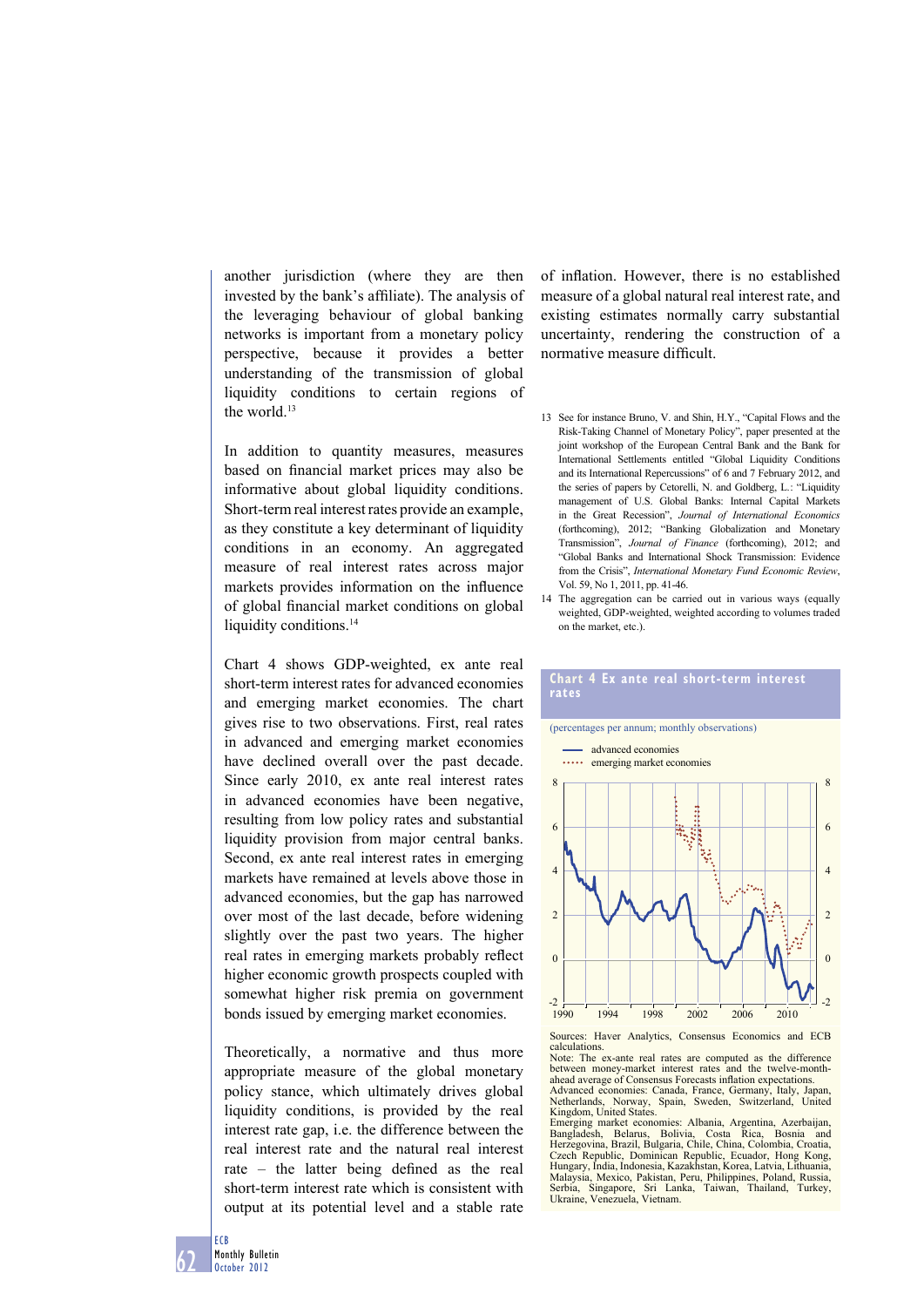Global liquidity: concepts, measurements and implications from a monetary policy perspective

# **3.2 GLOBAL FINANCIAL MARKET LIQUIDITY INDICATORS**

This section puts forward two specific examples of how financial market indicators can provide complementary insight into global liquidity conditions.

As stated in Section 2, one important aspect of global liquidity is the ease with which an instrument can be exchanged for goods and services. This concept can be applied to financial market instruments by computing the "illiquidity ratio" (ILR) for various assets. In its basic version, the ILR captures the extent to which the price of a certain security changes for each volume unit of trades, and can therefore be characterised as an elasticity measure. As its name suggests, the ILR attempts to quantify the lack of liquidity in the market, so that a high ILR estimate indicates low liquidity since it reflects a high price impact conditional on the trading volume. This concept is generalised here to serve as a measure of global liquidity by aggregating a large number of individual equity firm data on prices and volumes into indicators for advanced and emerging market economies.

The indicators in Chart 5 seem to support the general perception that financial market liquidity conditions in the two groups of countries largely improved between 2003 and the onset of the financial crisis in mid-2007. This pattern can probably be attributed to financial innovation and deeper real and financial integration, but the misperception of risk by market participants probably also played a role. Moreover, the illiquidity indicator peaked, understandably, during periods of severe financial stress:  $(i)$  in the aftermath of 11 September 2001; (ii) following the Lehman collapse in the autumn of 2008 and; (iii) during the intensification of the sovereign debt crisis in some euro area countries in the summer of 2011.

Further information about liquidity conditions can be inferred from developments in global bond markets. These markets have taken centre stage in international policy debates over the



Notes: The vertical lines correspond to the terrorist attacks on 11 September 2001, the Lehman collapse in September 2008, and the intensification of the EMU sovereign debt crisis in August 2011. Advanced economies: Australia, Canada, France, Germany, Italy, Japan, Spain, United Kingdom, United States. Emerging market economies: China, India, Indonesia, South Africa, South Korea. Latest observations: July 2012

past decade and there is broad agreement that abundant global liquidity in the years leading up to the financial crisis contributed to the surge in private sector leverage and risk-taking in many economies. Chart 6 compares long-term government bond yields in advanced economies with nominal economic growth expectations, which, under certain mild conditions, should be closely correlated. The chart shows GDPweighted ten-year government bond yields for Japan, the United Kingdom, the United States, and the euro area, and comparable nominal long-term GDP growth expectations proxied by summing consumer price inflation expectations and real GDP growth expectations provided by Consensus Economics. In the years from 2002 to 2006, advanced economies' bond yields diverged from nominal growth expectations, falling to lower levels, signalling that global liquidity increased. This decoupling has intensified during the financial crisis, largely reflecting the strong actions taken by monetary authorities to improve liquidity conditions and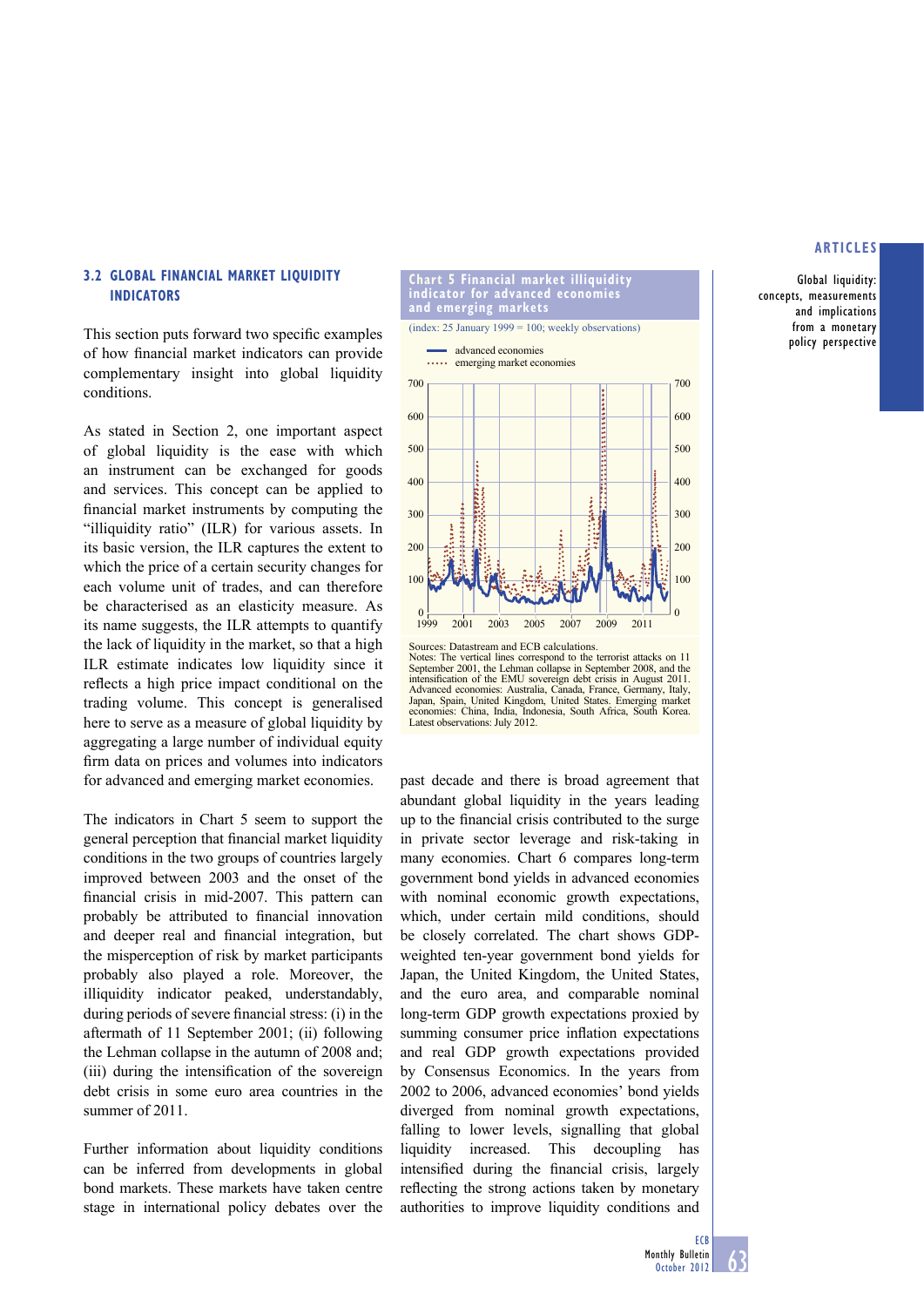

业业



4

to counteract the economic downturn and the associated risks to price stability. Although, at the present time, the bond markets indicator depicts ample liquidity conditions at the global level, the signal from this indicator is probably blurred.

## **4 IMPLICATIONS FOR MONETARY POLICY**

The link between global liquidity conditions and both consumer price inflation and asset price inflation (see the box for a survey of available empirical evidence), and, more generally, the destabilising potential of global liquidity, raises several issues for monetary policy.

First, money, credit and, more broadly, domestic liquidity conditions have long been part of monetary policy considerations, although they have faded into oblivion in most monetary policy frameworks over the past couple of decades owing to the prevalence of inflation targeting strategies. However, monetary developments convey important information that is relevant to the assessment of risks to price stability over the medium to longer term, as the money stock and the price level are closely related in the long run. Furthermore, the empirical evidence points to monetary trends leading inflationary trends, thus supporting the case for monetary analysis in a forward-looking monetary policy framework. However, there is, as yet, no consensus among central banks on how best to include money, credit and, more broadly, (global) liquidity in monetary policy strategies.

Second, the ECB's monetary policy strategy is an exception, as it enables liquidity conditions to be taken into account, mainly via its medium-term orientation. The monetary analysis under the monetary pillar allows the ECB to filter out the information in monetary data that is relevant for the longer term and more persistent trends in inflation. However, the detailed analysis of monetary dynamics also generates a wealth of information on monetary developments and on the transmission of monetary shocks and price formation. Analysing higher-frequency data on monetary developments also facilitates the assessment and comprehension of shorter-term macroeconomic and financial phenomena, which can give rise to risks to price stability in the longer run, if left unchecked. Monetary developments may also provide useful information on the state of the business cycle, liquidity conditions, financing conditions, monetary policy transmission and the condition and behaviour of banks. Moreover, the analysis of monetary dynamics helps to put asset price dynamics into perspective and to provide an indication as to the possible build-up of financial imbalances. The external dimension of monetary analysis – on which further analytical work is underway at the ECB – can complement the domestic analysis via the monitoring of global liquidity and the study of both its impact on commodity, equity and bond

4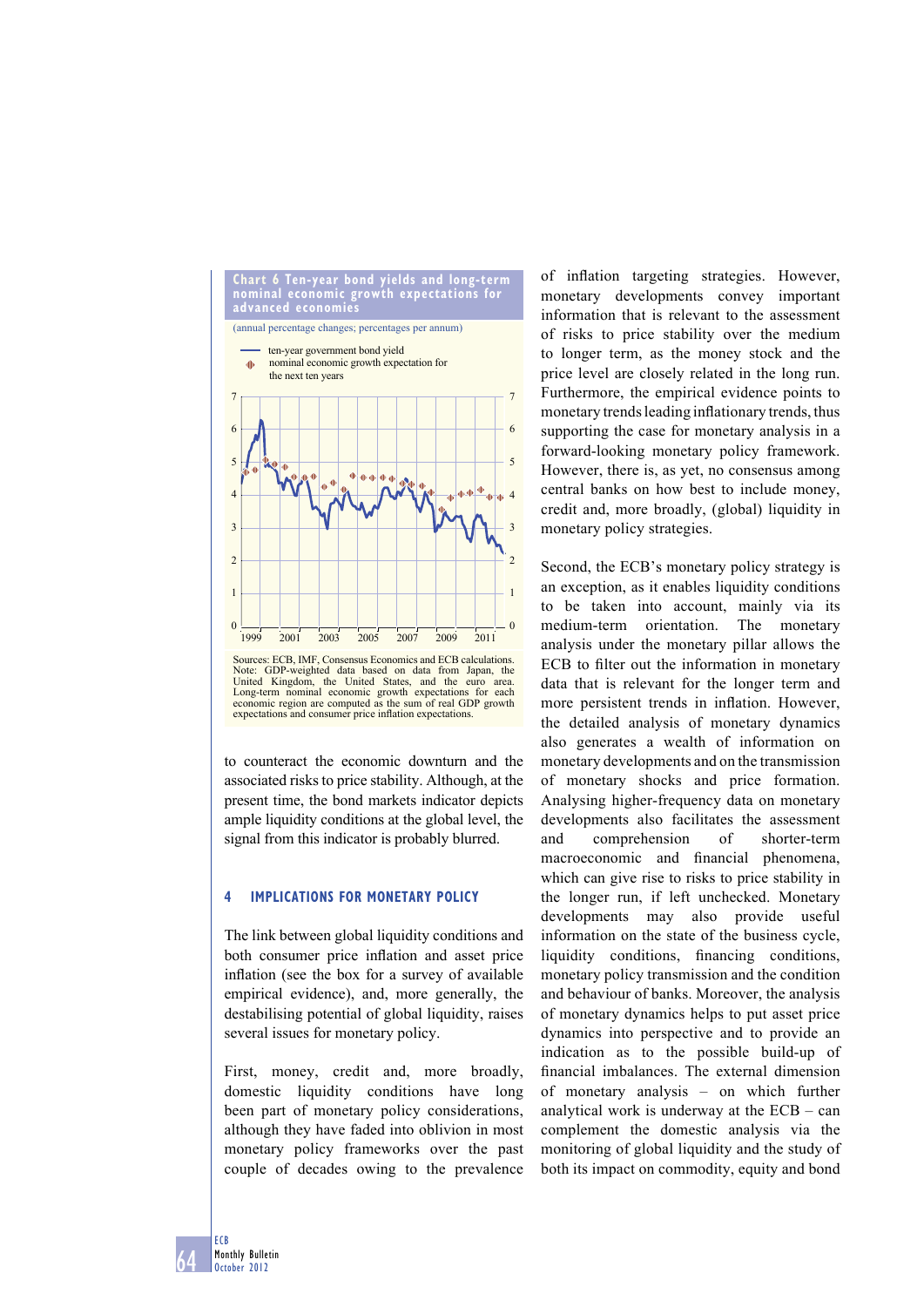Global liquidity: concepts, measurements and implications from a monetary policy perspective

prices (i.e. international asset prices) and its influence on domestic inflation. In addition, monitoring the effects of capital flows and international asset prices can lead to a better measure of the underlying domestic monetary trends and the associated signals concerning price developments.15

Third, the ECB's monetary pillar implicitly facilitates a forward-looking "leaning against the wind" approach to financial cycles and the associated risks to medium-term price stability. Leaning against the wind can be defined as a strategy whereby a central bank, confronted with an inflating financial bubble, adopts a somewhat tighter policy stance than would be the case under circumstances with a similar macroeconomic outlook but with more normal financial market conditions.16 Importantly, leaning against the wind does not mean that monetary policy targets asset prices or implicitly adopts a financial stability mandate. Rather, it means that monetary policy duly takes into account the adverse implications of increasing systemic risk for medium-term price stability. A "leaning against the wind" approach is, therefore, fully consistent with the ECB's mandate to maintain price stability in the euro area on a lasting basis.17

Fourth, in the long term, under normal economic conditions and a flexible exchange rate regime, active domestic monetary policy is the vehicle best suited to addressing the effects of global liquidity on domestic inflation. Even if global developments affect domestic price developments in the short term, this does not impinge on the central bank's ability to control domestic inflation through its domesticallyoriented monetary policy, as monetary policy probably continues to exert the most influence on domestic price developments. Policymakers should, therefore, be responsible for safeguarding the stability of consumer prices at the domestic level.<sup>18</sup>

Fifth, given the high degree of financial integration at the global level, there is a need for shared principles in terms of stability orientation in all macroeconomic policy domains. These have to encompass the principles of fiscal and economic sustainability, monetary and financial stability. In this respect, central banks are working together, notably on global liquidity in the scope of the Committee on the Global Financial System.19 They also collaborate more broadly, for example within the scope of the G20 meetings and the Basel III consultations, to strengthen the overall resilience of banks. Central banks also have the opportunity to cooperate in a broader setting, for instance through the exchange of views on the economic outlook in international fora, such as the meetings of central bank governors at the BIS or the Working Party No 3 work stream at the OECD. Clearly, these initiatives do not equate to monetary policy coordination in the traditional sense, but the idea behind them is to share the goal of stability and the "rules of the game".

At the same time, in truly exceptional circumstances, monetary authorities have also coordinated interest rate decisions: in September 2001, the Federal Reserve System and the ECB coordinated their response to the financial consequences of the terrorist attacks in New York. In addition, on 8 October 2008, in a concerted and historic move, the ECB and other major central banks reduced policy interest rates by 50 basis points. However, in the case of the

- 16 With regard to the "leaning against the wind" approach, see the article entitled "Asset price bubbles and monetary policy revisited", Monthly Bulletin, ECB, November 2010, and Papademos, L.D. and Stark, J. (eds.), Enhancing Monetary Analysis, ECB, 2010, Chapter 6.
- 17 Scepticism toward the "leaning against the wind" approach is primarily based on the view that it involves high output costs (see, for example, Assenmacher-Wesche, K. and Gerlach, S., "Monetary policy and financial imbalances: facts and fiction", Economic Policy, Vol. 25, No 63, 2010, pp. 437-482, and Bean, C., Paustian, M., Penalver, A. and Taylor, T., "Monetary policy after the fall", a paper presented at the Federal Reserve Bank of Kansas City Annual Conference, Jackson Hole, Wyoming, August 2010.) Yet the high output costs associated with the current global crisis, together with the evidence mentioned earlier, which suggests that too loose a monetary policy might have played an important role in the run-up to the crisis, have probably strengthened the case for leaning against the wind.
- 18 See Woodford, M., "Globalization and Monetary Control", in Galí, J. and Gertler, M. (eds.), *International Dimensions of Monetary Policy*, Chapter 1, University of Chicago Press, 2010.
- 19 See the report mentioned in footnote 1.

<sup>15</sup> For more details, see the article entitled "The external dimension of monetary analysis", *Monthly Bulletin*, ECB, August 2008.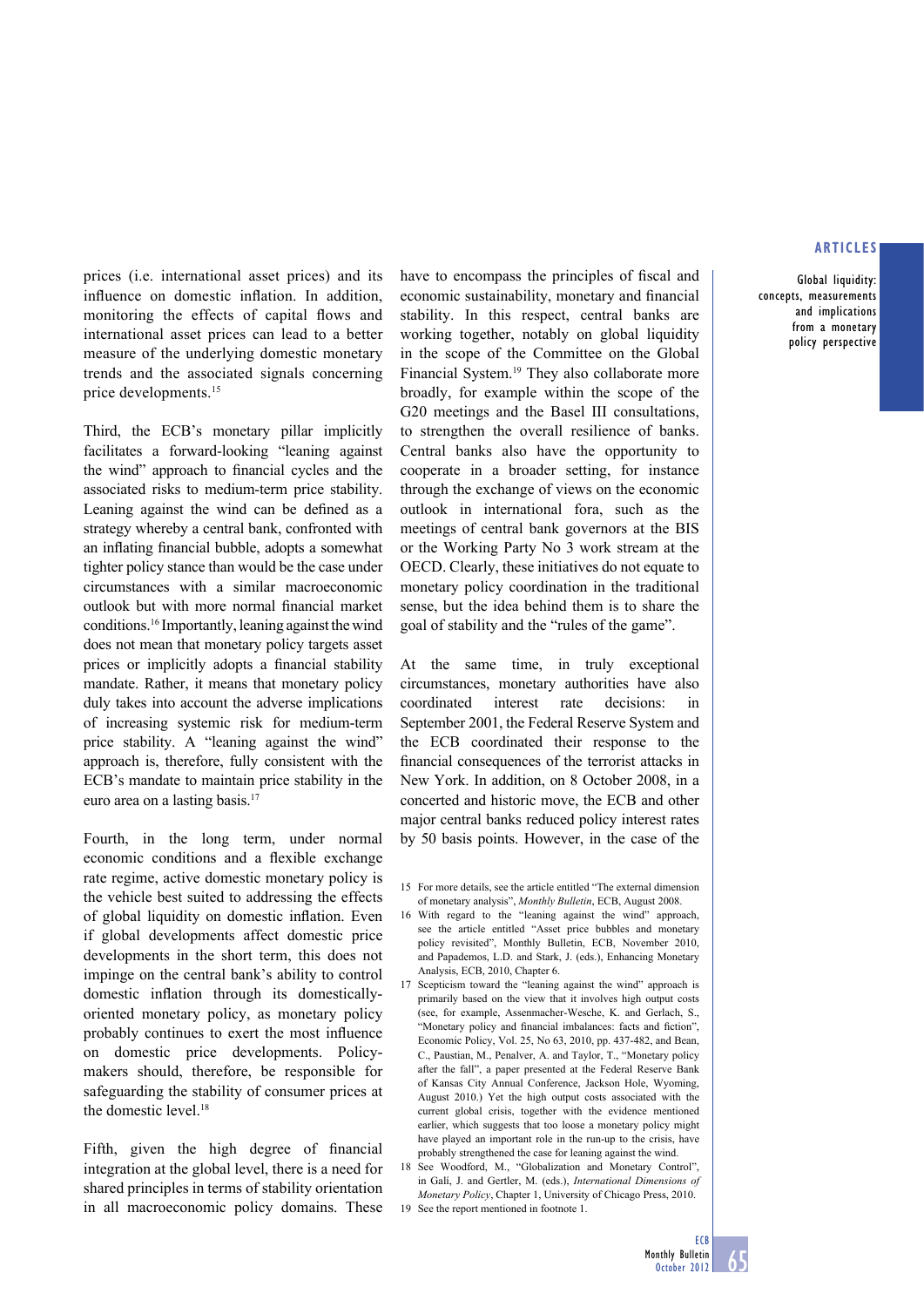ECB, even in exceptional circumstances, monetary policy has always remained clearly focused on its primary objective of maintaining price stability in the euro area. Overall, no general conclusions regarding monetary policy can be drawn from such exceptional events. The economic literature on monetary policy coordination is vast but not conclusive. A number of empirical investigations suggest that, in general, gains from monetary policy coordination seem to be small.<sup>20</sup> The results of theoretical studies tend to point to a similar conclusion, $21$ although some authors can generate significant gains in specifically parameterised models.<sup>22</sup> In practice, a number of aspects are likely to hamper the implementation of formal monetary policy coordination.23 First, some kind of commitment would be required to reflect the agreed policy plans. The implementation of these plans would also require a common understanding of the nature and propagation of economic disturbances in real time. Second, the different mandates of central banks would make it difficult to reach

common policy conclusions. Third, it would be difficult to hold policy-makers accountable at the national level if their policy actions were based on considerations that go beyond their assigned mandate. Fourth, individual policy-makers may neglect to implement coordinated policy actions in their countries owing to the possible lack of enforcement mechanisms.

- 20 Coenen, G., Lombardo, G., Smets, F. and Straub, R., "International transmission and monetary policy cooperation", in Galí, J. and Gertler, M. (eds.), *International Dimensions of Monetary Policy*, Chapter 3, University of Chicago Press, 2008.
- 21 Corsetti, G. and Pesenti, P., "Welfare and Macroeconomic Interdependence," *Journal of Quarterly Economics*, Vol. 116, 2001, pp. 421-446 and Obstfeld, M. and Rogoff, K., "Global Implications of Self-Oriented National Monetary Rules", *Journal of Quarterly Economics,* Vol. 17 *,* 2002, pp. 503-535.
- 22 Sutherland, A., "International Monetary Policy Coordination and Financial Market Integration", *CEPR Discussion Papers*, No 4251, 2004, and Pappa, E. and Liu, Z., "Gains from International Monetary Policy Coordination: Does it Pay to be Different?", *Journal of Economic Dynamics and Control*, Vol. 32, No 7, 2008, pp. 2085-2117.
- 23 Issing, O., "On Macroeconomic Policy Co-ordination in EMU", *Journal of Common Market Studies*, Vol. 40, No 2, 2002, pp. 345-358.

#### **Box**

## **THE EFFECTS OF GLOBAL LIQUIDITY ON CONSUMER AND ASSET PRICE INFLATION**

Disentangling empirical evidence of the effects of global liquidity on asset and consumer price inflation is not a straightforward exercise. Recent academic literature has put most of the emphasis on the effects of global monetary liquidity, which is therefore the focus of this box.

## **Effects on consumer price inflation**

Berger and Harjes find that in the euro area excess liquidity, measured as the difference between M2 and estimated long-run demand for M2, shows strong co-movement with excess liquidity in the United States and Japan. They show that US excess liquidity exerts a positive impact on euro area inflation for up to 12 quarters.<sup>1</sup> Sousa and Zaghini use a similar approach and find a positive effect of global liquidity on euro area inflation. While the authors find that the precise contribution of global liquidity shocks to euro area inflation depends on the model specification and the metric used to measure global liquidity, it is always sizeable, and can account for up to around a third of the variability of the price level in the longer run.2 Rüffer and Stracca estimate a vector autoregression (VAR), including a measure of global liquidity, proxied by a global broad

- 1 Berger, H. and Harjes, T., "Does Global Liquidity Matter for Monetary Policy in the Euro Area?", *IMF Working Papers*, No 09/17, 2009.
- 2 Sousa, J.M. and Zaghini, A., "Monetary Policy Shocks in the Euro Area and Global Liquidity Spillovers", *International Journal of Finance and Economics*, Vol. 13, 2008, pp. 205-218.

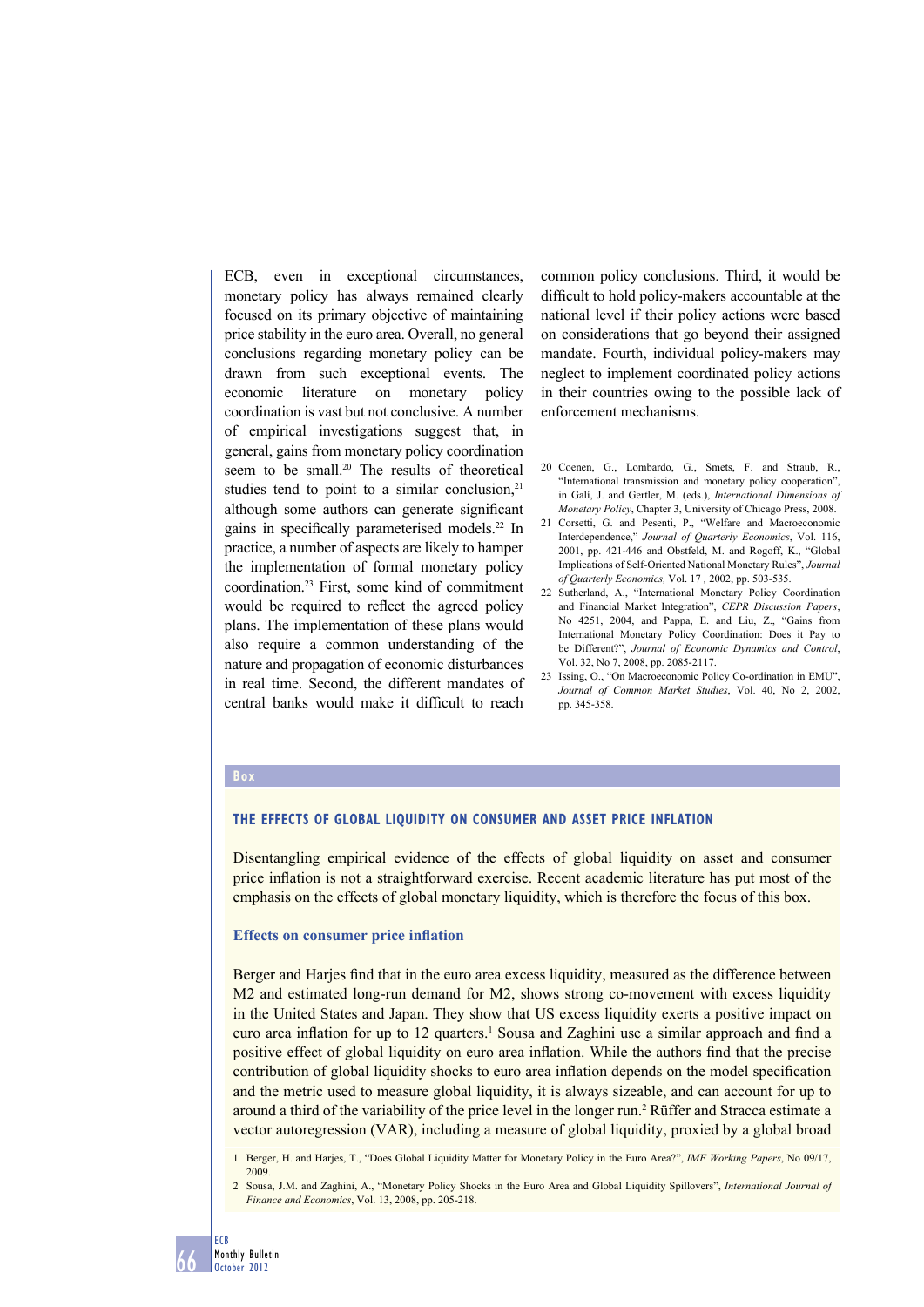monetary aggregate constructed as the GDP-weighted sum of the domestic broad monetary aggregates of Canada, Japan, the United Kingdom, the United States, and the euro area.<sup>3</sup> They find that global liquidity has a significant positive impact on the price level in the euro area economy.

These findings for the euro area are in line with related studies for the United Kingdom. Mumtaz and Surico, for instance, provide evidence that monetary easing in the rest of the world leads to an increase in CPI inflation and real house price inflation in the United Kingdom.<sup>4</sup> Moreover, D'Agostino and Surico show that forecasts of US inflation that are based, inter alia, on measures of global liquidity constructed with monetary aggregates are significantly more accurate than those of other models including only national variables.<sup>5</sup>

## **Effects on asset price inflation**

When assessing the effects of global liquidity on asset prices, it is useful to distinguish between different asset price categories, such as house prices and commodity prices.

Belke, Bordon and Hendricks study aggregate data for ten OECD countries and the euro area, and find that a global liquidity measure based on broad money aggregates is a useful indicator of commodity price inflation.<sup>6</sup> Belke, Orth and Setzer show that ample global liquidity, measured by broad monetary aggregates, contributed to house price inflation between 2002 and 2006. They also suggest that the fall in house prices resulting from the subprime crisis caused liquidity to inflate commodity prices.<sup>7</sup> In addition, the IMF has recently examined the links between global liquidity expansion, asset prices and capital inflows in emerging market economies.<sup>8</sup> It found that rising global liquidity is associated with rising equity returns and declining real interest rates in 34 "liquidity-receiving" economies. Alessi and Detken show that global monetary liquidity measures derived from a narrow money aggregate and a credit aggregate are more informative than real variables in detecting boom and bust cycles.<sup>9</sup>

Using a measure of global monetary liquidity constructed by obtaining the sum of the US monetary base and international reserves. Darius and Radde find an asymmetric impact on the different asset price classes, with a much stronger effect on house prices compared to equity and commodity prices.<sup>10</sup> Their result is broadly consistent with the findings of other studies in the literature that are based on more standard measures of global liquidity.

- 3 Rüffer, R. and Stracca, L., "What is Global Excess Liquidity, and does it Matter?", *Working Paper Series*, No 696, ECB, 2006.
- 4 Mumtaz, H. and Surico, P., "The Transmission of International Shocks: A Factor-Augmented VAR Approach", *Journal of Money Credit and Banking*, Vol. 41, No 1, 2009, pp. 71-100.
- 5 D'Agostino, A. and Surico, P., "Does Global Liquidity Help to Forecast U.S. Inflation?", *Journal of Money Credit and Banking*, Vol. 41, No 2-3, 2009, pp. 479-489.
- 6 Belke, A., Bordon, I.G. and Hendricks, T.W., "Global Liquidity and Commodity Prices a Cointegrated VAR Approach for OECD Countries", *Applied Financial Economics*, Vol. 20, 2010, pp. 227-242.
- 7 Belke, A., Orth, W. and Setzer, R., "Liquidity and the Dynamic Pattern of Asset Price Adjustment: A Global View", *Journal of Banking and Finance*, Vol. 34, 2010, pp. 1933-1945.
- 8 "Global Liquidity Expansion: Effects on 'Receiving' Economies and Policy Response Options", *Global Financial Stability Report*, IMF, Chapter 4, April 2010.
- 9 Alessi, L. and Detken, C., "Quasi realtime early warning indicators for costly asset price boom/bust cycles: a role for global liquidity", *European Journal of Political Economy*, Vol. 27, No 3, 2011, pp. 520-533.
- 10 Darius, R. and Radde, S., "Can Global Liquidity Forecast Asset Prices?", *IMF Working Papers*, No 10/196, 2010.

## **ARTICLES**

Global liquidity: concepts, measurements and implications from a monetary policy perspective